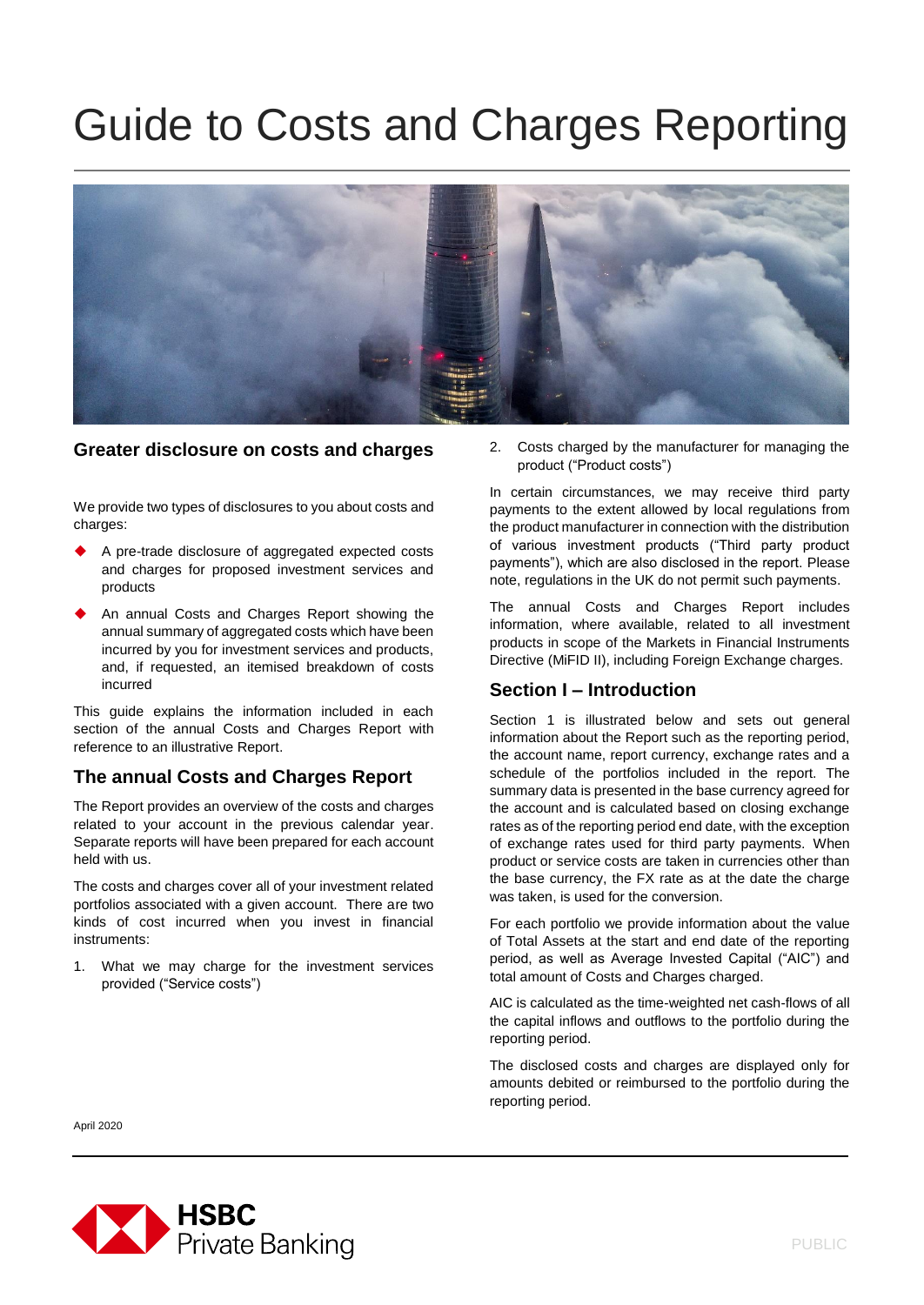# **Costs and Charges Report**

This Report gives an overview of the costs and charges relevant to the stated Portfolios 1. This information relates to the amounts paid during the reporting period:

(a) for investment and ancillary services provided in connection with investments transacted or held on the stated Portfolio(s), and (b) any applicable costs and charges associated with the investment product.

The following tables should be read together with the notes at the end of this Report.

Should you require a more detailed breakdown for your Account, please speak to your Relationship Manager or Investment Counsellor.

Report date: 30 April 2020 Account name: 376387 Reporting period <sup>2</sup>: Start date: 01 January 2019 End date: 31 December 2019

# Portfolios<sup>3</sup> included in this Report:

| <b>Portfolio</b>     | <b>Total assets in EUR</b><br>(start of reporting<br>period) | <b>Total assets in EUR</b><br>(end of reporting<br>period) | Average Invested<br>Capital <sup>4</sup> in EUR | <b>Total Costs</b><br>and Charges in EUR |
|----------------------|--------------------------------------------------------------|------------------------------------------------------------|-------------------------------------------------|------------------------------------------|
| 637C5249015 Standard | 7,130,733.2                                                  | 7.706.422.3                                                | 7.130.879.3                                     | 40.744.08                                |
| <b>Total</b>         | 7,130,733.2                                                  | 7,706,423.3                                                | 7,130,879.3                                     | 40,744.08                                |

For the purpose of the table above we have converted the total costs and charges for each Portfolio into the Account reporting currency.

# Currency rates<sup>5</sup>

EUR Euro 1

30 April 2020 Account:376387 EUR

# **Section II – Aggregated Costs and Charges**

In this section (illustrated below) you will find information per portfolio on all of the costs and charges that you have paid during the reporting period. This is allocated according to the costs related directly to the product, the investment and/or ancillary services provided and any third party payments received. These are totaled and expressed both as a cash amount and as a percentage of the AIC.

Each category of cost is further sub-divided to show you the costs that have been incurred during the reporting period.

- "Service costs" are charged for the investment services provided and are shown in five categories: one-off charges, ongoing charges, all costs related to transactions, any charges that are related to ancillary services and incidental costs. A detailed breakdown of these costs is available on request, which would show the amounts of individual fees, for example: transaction fees, safe custody fees, account fees, management and advisory fees
- "Product costs" are costs embedded in the financial instrument and may include a management fee, internal transaction costs (e.g. broker commissions paid by the fund on the underlying investments), as well as performance fees where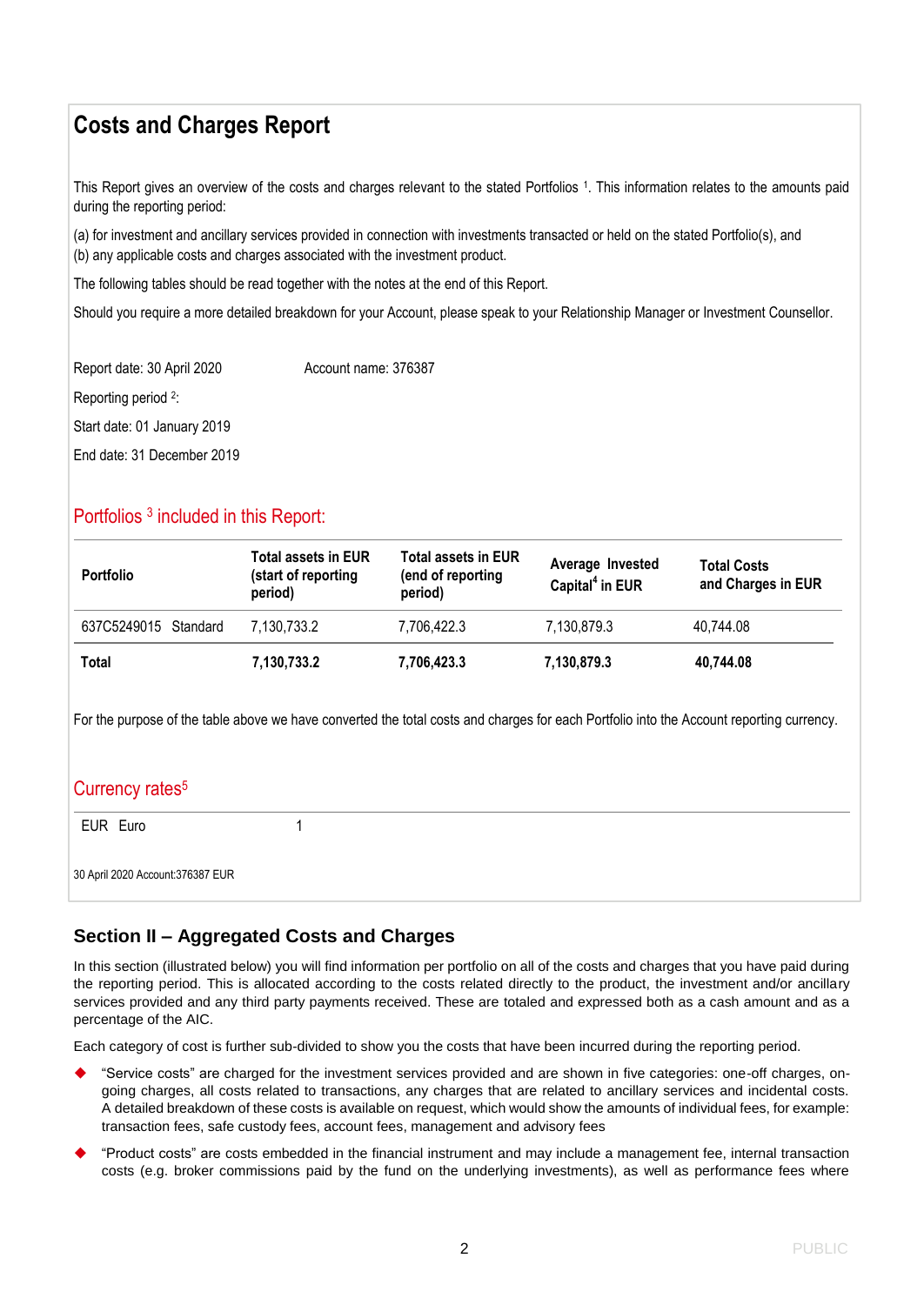applicable. In the case of the SIS Discretionary Portfolios, the product cost includes fees due to HSBC Private Bank for managing the portfolio, which are collected by the manufacturer

 If HSBC receives any commissions or distribution payments from a third party in respect of your transaction, this also is disclosed as "Third party product payments"

|                                                        | Amount (EUR) | %<br>Average<br>οf<br><b>Invested Capital<sup>9</sup></b> |  |
|--------------------------------------------------------|--------------|-----------------------------------------------------------|--|
| Service costs (Investment and/or ancillary services) 6 | 21,000.00    | 0.29%                                                     |  |
| One-off                                                | 0.00         | 0.00%                                                     |  |
| Ongoing                                                | 20,000.00    | 0.28%                                                     |  |
| Transactional                                          | 1,000        | 0.01%                                                     |  |
| Ancillary                                              | 0.00         | 0.00%                                                     |  |
| Incidental                                             | 0.00         | 0.00%                                                     |  |
| Product costs <sup>7</sup>                             | 20,344.08    | 0.28%                                                     |  |
| One-off                                                | 0.00         | 0.00%                                                     |  |
| Ongoing                                                | 8,251.37     | 0.12%                                                     |  |
| Transactional                                          | 7,485.39     | 0.10%                                                     |  |
| Incidental                                             | 4,607.32     | 0.06%                                                     |  |
| Third party product payments <sup>8</sup>              |              |                                                           |  |
| Received by HSBC                                       | 600          | 0.01%                                                     |  |
| Reimbursed to you                                      | (600)        | $(0.01\%)$                                                |  |
| <b>Total Costs and Charges</b>                         | 40,744.08    | 0.57%                                                     |  |

#### Aggregated Costs and Charges – Portfolio 637C5249015 – Standard

Where an investment and/or ancillary service is subject to value added tax (VAT) this is reflected in the figures given in the table. Please refer to HSBC Private Bank Tariff Brochure for more information about which charges are subject to VAT. Other taxes, including but not limited to, market charges, stamp duty (where applicable), may apply and these are also reflected in this table under Service Cost Transactional section. The total amount of taxes for this Portfolio is EUR 0.00.

# **Section III – Cumulative Effect of Costs and Charges on Your Return**

Here we show you the cumulative effect of the costs and charges that you have incurred during the reporting period by comparing the real return after costs and charges are applied (the net return) to the simulated cost free return (the gross return). In addition, you can also see separately the total of any spikes or fluctuations in the costs and charges that you have paid during the reporting period, such as the transaction costs associated with the entry and subsequent exit of the product.

Please be aware that while every effort has been made to source 3rd party product costs, some product manufacturers, mainly those located outside of the EU, do not have the obligation to provide cost data to us. Where you have such holdings in your portfolio, the absence of these costs will mean than the costs shown and the impact on performance will be understated. Details of the holdings affected and the proportion that these represent in your portfolio can be provided by your Relationship Manager or Investment Counsellor.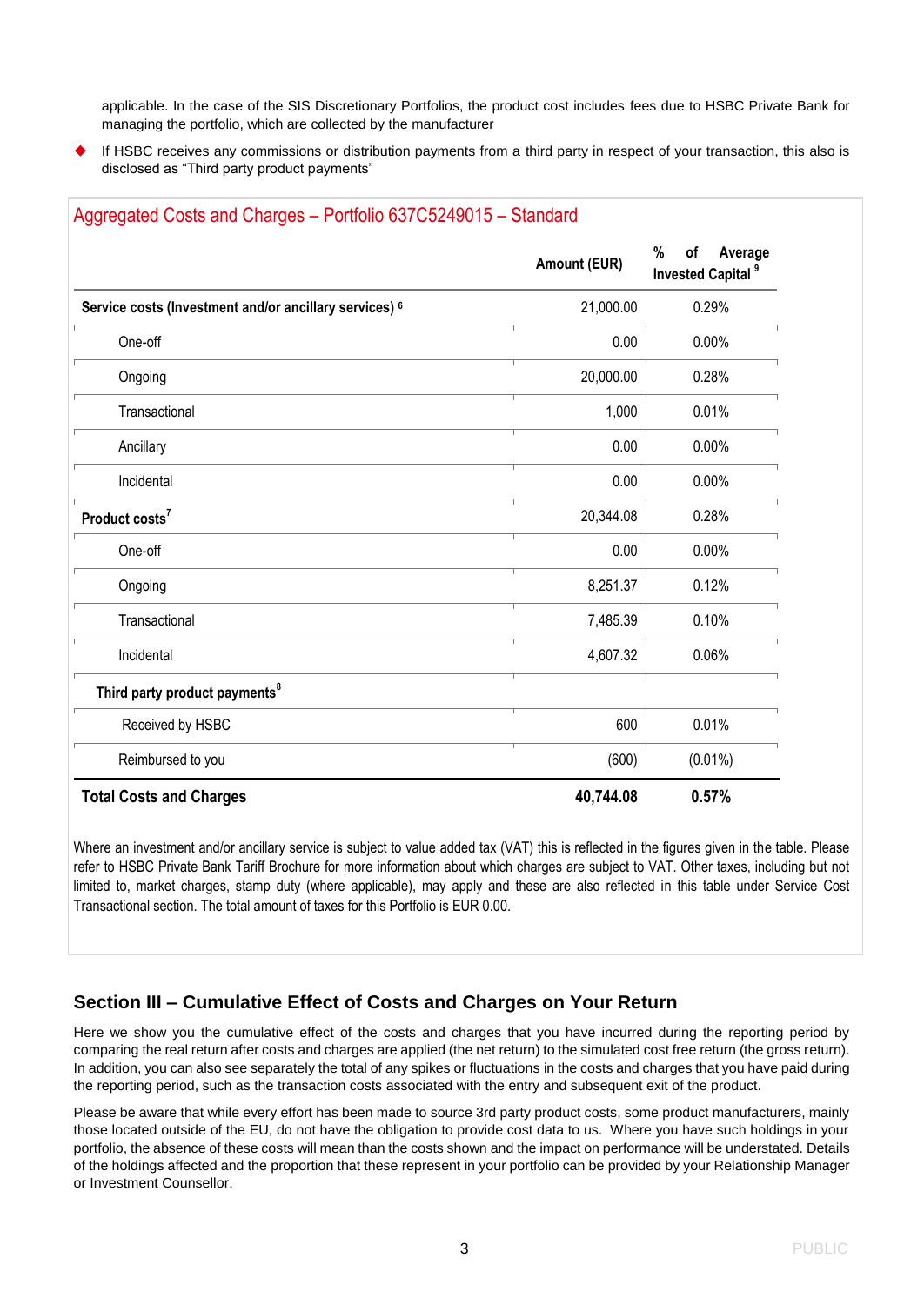# Cumulative Effect of Costs and Charges on Your Return

The total costs and charges will impact the investment return of the portfolio. The amounts shown are calculated based on the cumulative costs debited to the portfolio throughout the course of the reporting period. The illustration below shows the effect that costs and charges have by comparing the return before and after these are applied.

|                                                                                                                 | Amount<br>(EUR) | Rate of<br>Return (%) <sup>10</sup> + | Impact of Costs and Charges on Return<br>on Investments (ROI) in EUR |                           |                       |
|-----------------------------------------------------------------------------------------------------------------|-----------------|---------------------------------------|----------------------------------------------------------------------|---------------------------|-----------------------|
| Notional return before deduction of costs<br>and charges (gross)                                                | 616.433.20      | 8.64%                                 | 800,000<br>600,000<br>400,000                                        | 616.433.20                | 575,689.12            |
| Return after deduction of costs and<br>charges (net)                                                            | 575.689.12      | 8.07%                                 | 200,000                                                              | Portfolio 637C5249015     |                       |
| Impact of costs and charges on return on<br>investment (ROI)                                                    | 40.744.08       | (0.57%)                               |                                                                      | ROI with no costs (gross) | ROI after costs (net) |
| Spikes and fluctuations <sup>11</sup> for this portfolio observed during reporting period account for EUR 0.00. |                 |                                       |                                                                      |                           |                       |

### **Section IV – Notes**

In this section you can find additional comments and explanations relevant for your report.

### **Notes**

<sup>1</sup> Please note, that where costs and charges are incurred in relation to investments transacted or held in one Portfolio are paid from a different Portfolio, for example where you have asked us to pay fees from an alternative Portfolio, such costs and charges will be reported in the Costs and Charges Report for the Portfolio in which they were incurred.

<sup>2</sup> This Report only discloses amounts which have been debited or reimbursed to the Portfolio during the reporting period.

<sup>3</sup> This Report includes all Portfolios associated with this Account that contain investment products where costs and charges information must be provided in accordance with applicable regulations. If you would like more information on the specific investment products covered by this Report, please speak to your Relationship Manager or Investment Counsellor.

<sup>4</sup> The Average Invested Capital (AIC) takes into consideration any capital flows onto or out of the Portfolio during the reporting period by time-weighting the net cash flows.

<sup>5</sup> The exchange rates used are the closing rates as at the reporting period end date apart from exchange rates used for third party payments. Further details are available upon request.

<sup>6</sup> Service costs are charged for the investment services and/or ancillary services provided. They include for example, applicable Execution Only Fees, Account Fees, Discretionary Investment Management Services Fees, and other investment service charges, details of which can be found in our Tariff document, or which have been separately agreed with you. If your investment products are funded by an HBSC credit facility this Report does not include any interest or credit charges that would constitute an Ancillary Service Charge. Please refer to your relevant Loan Account statements for details of such charges.

<sup>7</sup> Product costs are charged by the manufacturer and include, but are not limited to, costs for managing the product for example management fees, internal transaction costs (e.g. broker commissions paid by the fund on the underlying investments), as well as performance fees where applicable. In the case of the SIS Discretionary Portfolios, the product cost includes fees due to HSBC Private Bank for managing the Portfolio, which are collected by the manufacturer. This amount is available on request. The product costs and charges shown have been calculated using data sourced from product manufacturers including both HSBC and external providers. Where data for the actual costs incurred was not available, then estimated costs supplied by the manufacturer may be used. However, if actual or estimated product cost data was not available at the time of the production of this Report, please be aware that these costs will not have been included and the omission of these costs will impact the overall cost and performance calculations.